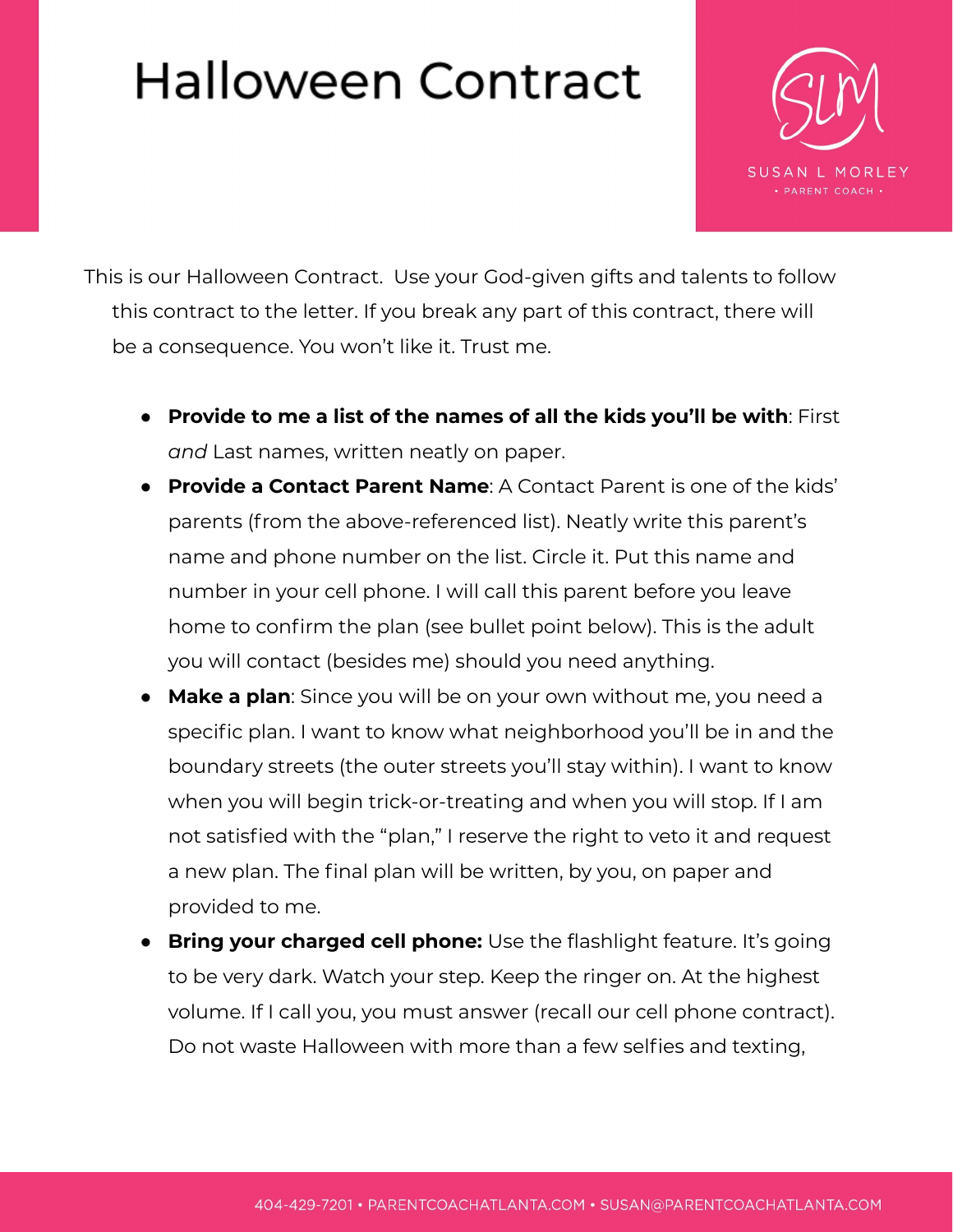## Halloween Contract



etc. BE IN THE MOMENT. You don't have many trick or treat nights left!

- **Stay in a group**: You are to be with your friends at all times. Do not split from the group. If you get separated from your group, call your friends and immediately get back together. If they do not answer, call me or the Contact Parent immediately. We will help you get back with your friends (in a way that minimizes any embarrassment to you).
- **Obey traffic laws**: *TRY* to stay on the sidewalks. Some drivers are distracted (or worse). Do not assume drivers of cars see you. Make eye contact with the driver before crossing. Look both ways before crossing! Use your phone flash light.
- **Stay Outside**: Halloween is a time to be outside getting treats. If you have to go to the bathroom, go to a neighbor's house that YOU know. Or hold it. Never go into someone's house that you do not know personally. Never ever.
- **Be home by curfew**: Curfew is . Do not be late. Just don't.
- **Do not accept drinks or food from unknown people**: No matter how hungry or thirsty you are. Eat something and drink something before you go.
- **Do not drink alcohol or do drugs**: Even if it's just to "try it." It is illegal. You are too young. Our family does not roll like that. If you do, I will find out. That is a promise.